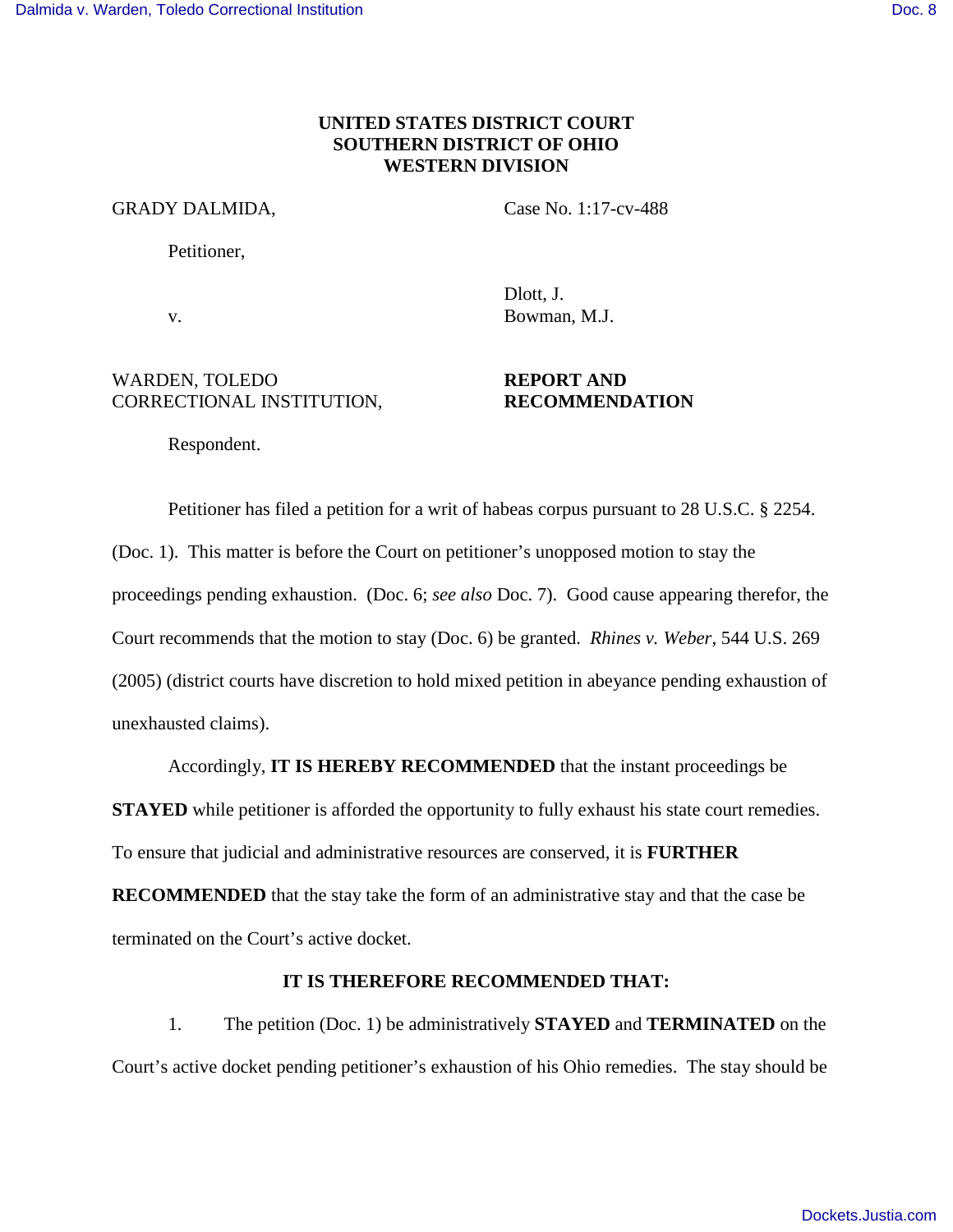conditioned on petitioner's filing a motion to reinstate the case on this Court's active docket **WITHIN THIRTY (30) DAYS** after fully exhausting his state court remedies through the requisite levels of state appellate review. Petitioner should be granted leave to reinstate the case on the Court's active docket when he has exhausted his Ohio remedies based on a showing that he has complied with the conditions of the stay.

2. A certificate of appealability should not issue under the standard set forth in *Slack v. McDaniel,* 529 U.S. 473, 484-85 (2000), which is applicable to this case involving a recommended stay of the petition so that petitioner can exhaust available state court remedies. *Cf. Porter v. White,* No. 01-CV-72798-DT, 2001 WL 902612, at \*3 (E.D. Mich. Aug. 6, 2001) (unpublished) (citing *Henry v. Dep't of Corrections,* 197 F.3d 1361 (11th Cir. 1999) (pre-*Slack* case)) (certificate of appealability denied when case dismissed on exhaustion grounds). *See generally Carmichael v. White,* 163 F.3d 1044, 1045 (8th Cir. 1998); *Christy v. Horn,* 115 F.3d 201, 203-206 (3rd Cir. 1997) (order staying habeas petition to allow exhaustion of state remedies is appealable collateral order). "Jurists of reason" would not find it debatable whether this Court is correct in its procedural ruling that petitioner has failed to exhaust state court remedies and that the case should be stayed (as opposed to dismissed without prejudice) pending exhaustion of such remedies. $<sup>1</sup>$  $<sup>1</sup>$  $<sup>1</sup>$ </sup>

3. With respect to any application by petitioner to proceed on appeal *in forma pauperis*, the Court should certify pursuant to 28 U.S.C. § 1915(a)(3) that an appeal of any Order adopting this Report and Recommendation would not be taken in "good faith," and therefore **DENY** petitioner leave to appeal *in forma pauperis. See* Fed. R. App. P. 24(a); *Kincade v.* 

 $\overline{a}$ 

<span id="page-1-0"></span><sup>1</sup>Because this Court finds the first prong of the *Slack* standard has not been met in this case, it need not address the second prong of *Slack* as to whether or not "jurists of reason" would find it debatable whether petitioner has stated viable constitutional claims for relief in his habeas petition. *See Slack,* 529 U.S. at 484.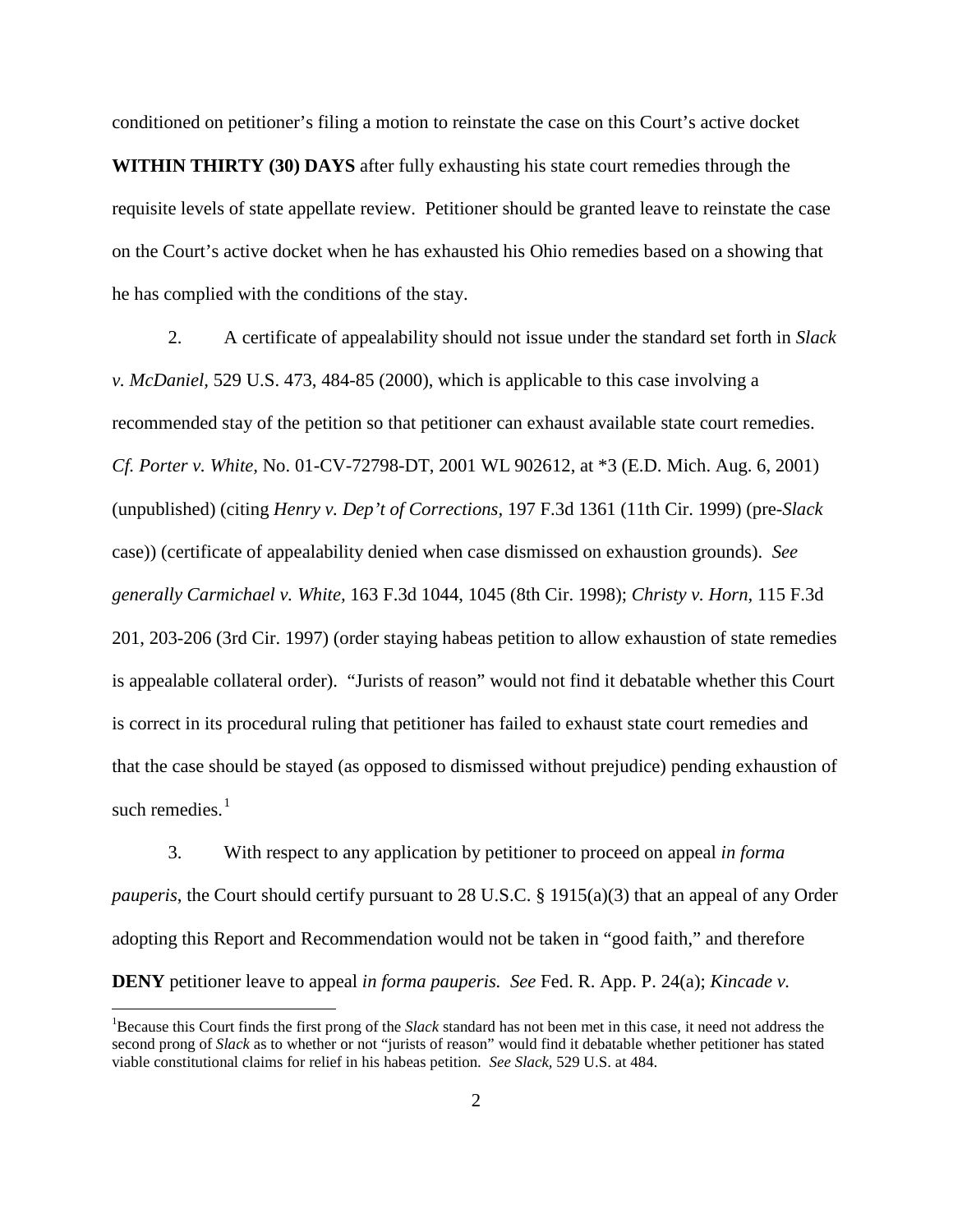*Sparkman*, 117 F.3d 949, 952 (6th Cir. 1997).

 *s/Stephanie K. Bowman*  Stephanie K. Bowman United States Magistrate Judge